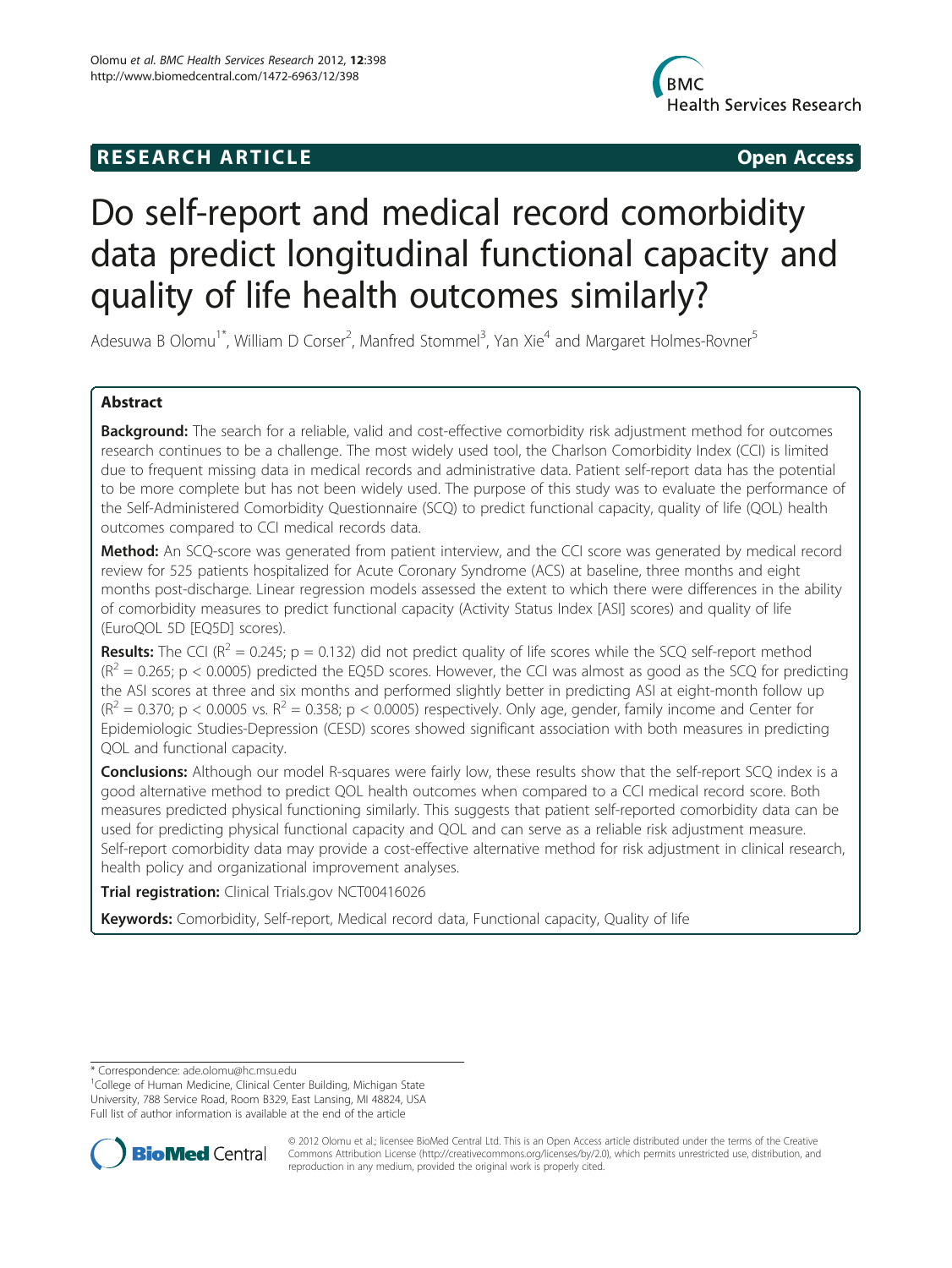## Background

Comorbidity is an important independent predictor of in-hospital mortality and is routinely used in risk adjustment. [\[1-4](#page-7-0)] The influence of comorbidity on patient outcomes such as quality of life and functional status is less well known. [[4-7\]](#page-7-0) As part of a larger study of chronic disease self-management over eight months post-hospitalization for acute coronary syndrome (ACS), we sought to evaluate a self report comorbidity measure that would minimize the need to access medical records while maintaining predictive validity as reflected in the association with functional capacity and quality of life. Evaluating interventions in patient populations with chronic conditions frequently requires attention to comorbidity risk adjustment when examining global outcome measures such as functional capacity, health status and emotional well-being [[2\]](#page-7-0).

Although several comorbidity measures have been developed [\[6](#page-7-0)-[9\]](#page-7-0) the Charlson Comorbidity Index (CCI) derived from medical record data remains the most widely used risk adjustment tool. [[10,11](#page-7-0)] Charlson et al [[10\]](#page-7-0) initially used multivariate analysis to develop a weighted comorbidity index designed to predict oneyear mortality. This index was initially tested on a sample of medical hospital inpatients and later validated on a test population of breast cancer patients at another acute care facility. [[10\]](#page-7-0) The CCI has also been adapted for use with administrative data as a predictor of mortality, length of stay, resource utilization, and treatment complications [[12](#page-7-0)].

Comorbidity information from either medical records or administrative data sources can be limited by a) quality of documentation, [[13](#page-7-0),[14](#page-7-0)] b) limited availability of recent documentation, and c) under-reporting of preadmission conditions judged by clinicians to be less pertinent to patients' admitting diagnoses [[15-17\]](#page-7-0). Medical record notes may also frequently contain elements of both patient self-report and earlier professional documentation, sometimes offering a hybrid source of original data [[15,16,18\]](#page-7-0).

These limitations have led to increased interest in using patient self-report to calculate composite comorbidity levels [[14](#page-7-0),[17](#page-7-0),[19](#page-7-0)-[21\]](#page-7-0). Research has shown that many patients can accurately report their current [[17,21-23\]](#page-7-0) and past medical conditions, [\[24](#page-7-0)-[26](#page-7-0)] including comorbidities. [[14,21,27\]](#page-7-0) However, data are limited regarding how well a self-report comorbidity score predicts functional capacity or quality of life health outcomes [[4\]](#page-7-0).

The few global self-report comorbidity measures have been far less widely used and validated than administrative or medical record derived measures. While selfreport measures are subject to missing data due to incomplete filling of forms, the main challenge with any self-report measure is to translate medical language to plain language that patients can understand without assistance from a health professional. The most frequently used measure was developed by Katz et al [[14\]](#page-7-0). The Self-Administered Comorbidity Questionnaire (SCQ) was designed to be an equivalent self-report analog of the Charlson Index. Silliman et al [\[28\]](#page-7-0) designed a "quasi" self-report study using time to death as the outcome of interest but only used the SCQ measure with only 303 breast cancer patients. Other self-report measures are generally disease specific rather than general measures. The SCQ was therefore chosen for the present analyses since it contains the same elements as the CCI and has demonstrated adequate face validity due to its careful development.

The objective of this study was to evaluate the performance of the SCQ to predict functional capacity, quality of life health outcomes compared to CCI medical records data in the same patients, admitted to hospital with a diagnosis of ACS.

## Methods

## Sample

Medical record data were collected from a sample of 719 ACS patients hospitalized in five mid-Michigan hospitals as part of a trial of a telephone intervention program. The intervention was designed to improve patients' health behaviors within a post-discharge quality improvement program. [[29](#page-7-0)] For detailed information, see Holmes-Rovner et al [\[29\]](#page-7-0).

Data concerning patients' socio-demographic characteristics, comorbid conditions, and subsequent functional capacity and quality of life were collected from: 1) medical record chart abstractions at baseline, as well as 2) structured panel telephone patient interviews concerning patients' functional capacity and quality of life at approximately three and eight months after discharge.

All medical records data were collected by a group of nurse chart abstractors who were trained by the study Community Project Manager (CPM). Each chart abstractor used a standard data collection sheet and made reference to a chart abstraction manual concerning specific data field definitions and parameters.

Telephone interviews of post-discharge patient health outcomes were conducted by trained survey researchers at the authors' university-based survey institute at three time periods: 1) at baseline shortly after index hospitalization (Mean = 14.11 days,  $SD = 9.6$ ), 2) at three months, and 3) eight months after index hospitalization. The study was approved by Michigan State University Biomedical, Health Sciences IRB.

Of 719 consenting subjects, 525 (73.0%) patients completed a baseline interview and had complete data concerning their personal characteristics and comorbid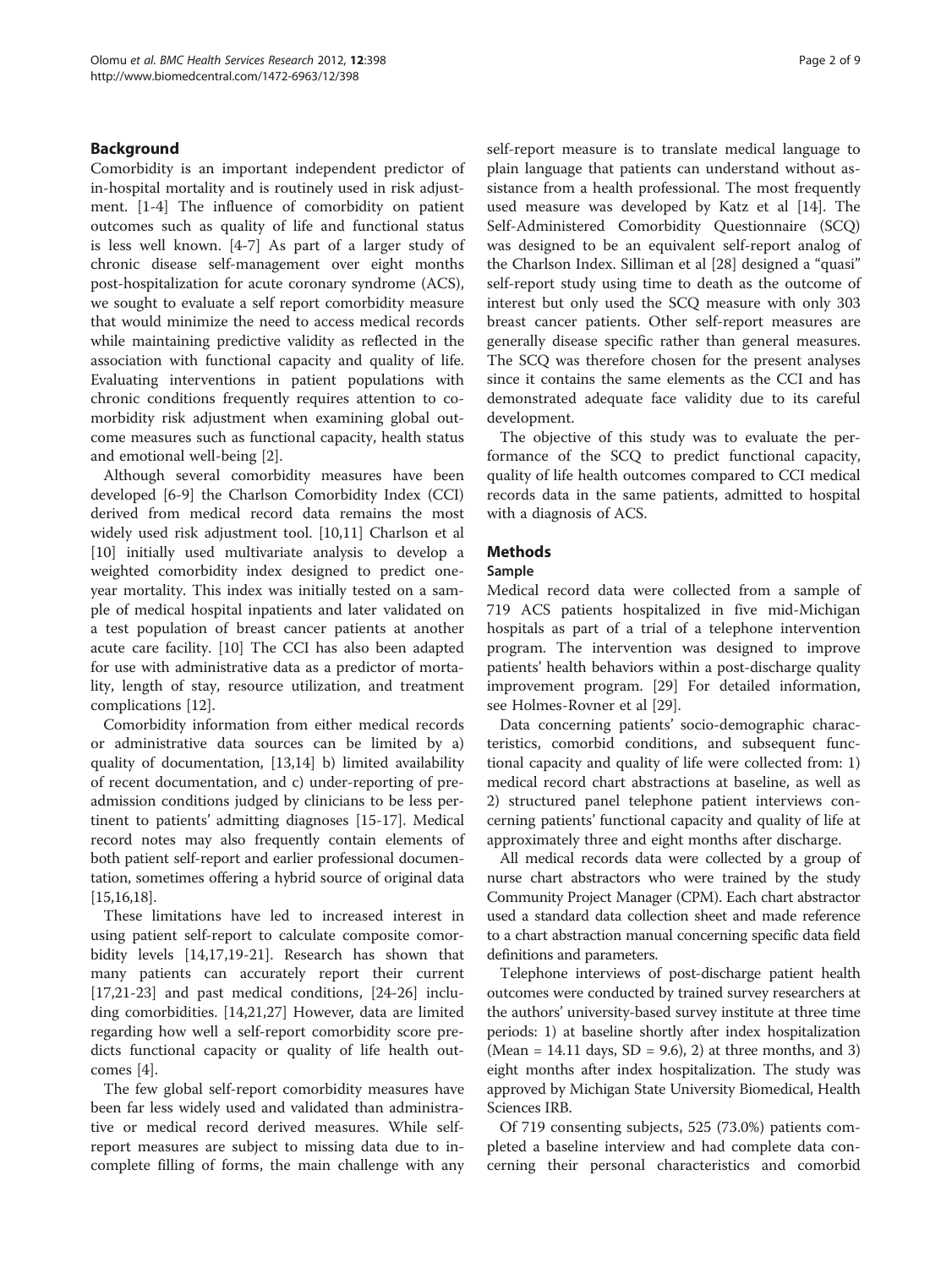<span id="page-2-0"></span>conditions using both the CCI and SCQ methods. A total of 440 (83.9% of baseline interviewed) completed a three-month interview, and 388 (88.2% of three-month interviewed) completed an eight-month interview. Including attrition from initial consent, 72.5% completed a baseline interview, with further panel attrition of 16.6% and 11.8% at three and eight months, respectively. Before any data were collected, approval had been obtained from the authors' institutional review board and each participating hospital. In order to ensure largely complete information, we reduced the effective analytic sample sizes to 525 (baseline), 438 (3-month) and 387 (8-month).

#### Study measures

Patients' socio-demographic characteristics included: race (White and Non-White), marital status category (married and divorced/separated/widowed), education completed (less than high school and high school or greater), and family income level category (< \$15,000 per year, and \$15,000 or more per year). Patient age (in complete years) was treated as a continuous variable.

Depressive symptoms were measured using the Center for Epidemiologic Studies-Depression Scale (CESD). [[30](#page-7-0)] The CESD [\[30\]](#page-7-0) is a validated 20-item self-report screening instrument designed to measure the frequency/duration of depressive symptoms in non-psychiatric community populations. A composite CESD score of 16 or greater is correlated with a mild to moderate level of depressive symptoms and was used as a cut-point in our study [[30](#page-7-0)-[32](#page-7-0)]. The instrument has demonstrated adequate internal consistency ( $\alpha = .85$  to .95) in general, psychiatric, and medical populations [\[30\]](#page-7-0).

Medical records were used to generate the CCI composite comorbidity scores [[10,11](#page-7-0)]. The CCI has been tested with large samples in numerous settings. [\[1,6](#page-7-0), [7,33\]](#page-7-0) With this index, a patient's composite CCI score is calculated as a weighted sum of the presence of 19 documented health conditions such as Congestive Heart Failure, Diabetes, or Peripheral Vascular Disease. For our analyses, we used the original Charlson weighting

scheme assigning a score of 1, 2, 3, or 6 to each appropriate comorbidity condition and summing these values.

The Katz Self-Administered Comorbidity Questionnaire (SCQ) was used in its full 19 item version. [[14](#page-7-0)] The SCQ includes items corresponding to each of those in the CCI [[10,11\]](#page-7-0). The individual item weightings for the Katz SCQ [\[14\]](#page-7-0) method are almost entirely the same as for the CCI. [[10,11](#page-7-0)] In the original Katz et al study, test-retest reliability, assessed with the intra-class correlation coefficient, was 0.91 for the questionnaire and 0.92 for the CCI. The Spearman correlation between these two measures was 0.63. [[14](#page-7-0)] Subsequent development of the measure has reduced the number of items to thirteen [\[17\]](#page-7-0).

The outcome measures used in these analyses included the five-item EuroQOL 5D scale, a commonly used Quality of Life measure that combines patient responses at each of the three panel interviews to questions about five quality of life dimensions. [[34](#page-7-0)] These dimensions include Mobility, Self-Care, Usual Activities, Pain/ Discomfort, and Anxiety/Depression, with the respondent indicating whether each of these dimensions were frequently, occasionally, or never, a problem in their daily lives.

Functional capacity was measured using the Activity Status Index (ASI). [[35\]](#page-7-0) The ASI is a 12-item measure of a person's physical functional capacity that was developed to correlate with peak oxygen uptake, a criterion particularly relevant to the functional status of cardiac patients. The ASI has been found to have adequate sensitivity to clinical changes and to be moderately  $(r = 0.58)$  correlated with other measures of cardiovascular fitness such as measures of peak oxygen intake during exercise testing. [[35\]](#page-7-0) Scale scores can range from 0 to 58.2 with higher scores indicating better functional capacity [\[35](#page-7-0)].

Information on overall level of cardiac functioning of the ACS patients was included in predictive models, using cardiac ejection fraction, a continuous measure with a possible range of 0% or 100% [[36\]](#page-7-0).

Table 1 Comparison of contributions of Katz (Self-Report) and Charlson (Medical-Record) comorbidity information to ASI (Functional-Capacity) scores

| Outcome: 3-Month ASI (N=438)            | <b>Model R-Squared</b> | <b>R-squared Change</b> | F-Test/F-change  | Degrees of freedom | P-value  |
|-----------------------------------------|------------------------|-------------------------|------------------|--------------------|----------|
| Model with covariates only <sup>a</sup> | 0.317                  | 0.317                   | 14.43            | 14/423             | < 0.0005 |
| Covariate model +Katz                   | 0.340                  | 0.023                   | 14.20            | 1/422              | < 0.0005 |
| Covariate Model + Charlson              | 0.331                  | 0.014                   | 14.29            | 1/422              | < 0.0035 |
| Outcome: 8-Month ASI (N=387)            | <b>Model R-Squared</b> | <b>R-squared Change</b> | F-Test/ F-change | Degrees of freedom | P-value  |
| Model with covariates only <sup>a</sup> | 0.334                  | 0.334                   | 13.31            | 14/372             | < 0.0005 |
| Covariate model +Katz                   | 0.358                  | 0.025                   | 14.22            | 1/371              | < 0.0005 |
| Covariate Model + Charlson              | 0.370                  | 0.036                   | 21.15            | 1/371              | < 0.0005 |

a. covariates: age, gender, race, education, household income, marital status, depressive symptomatology (CESD), ejection fraction, invasive cardiac procedures.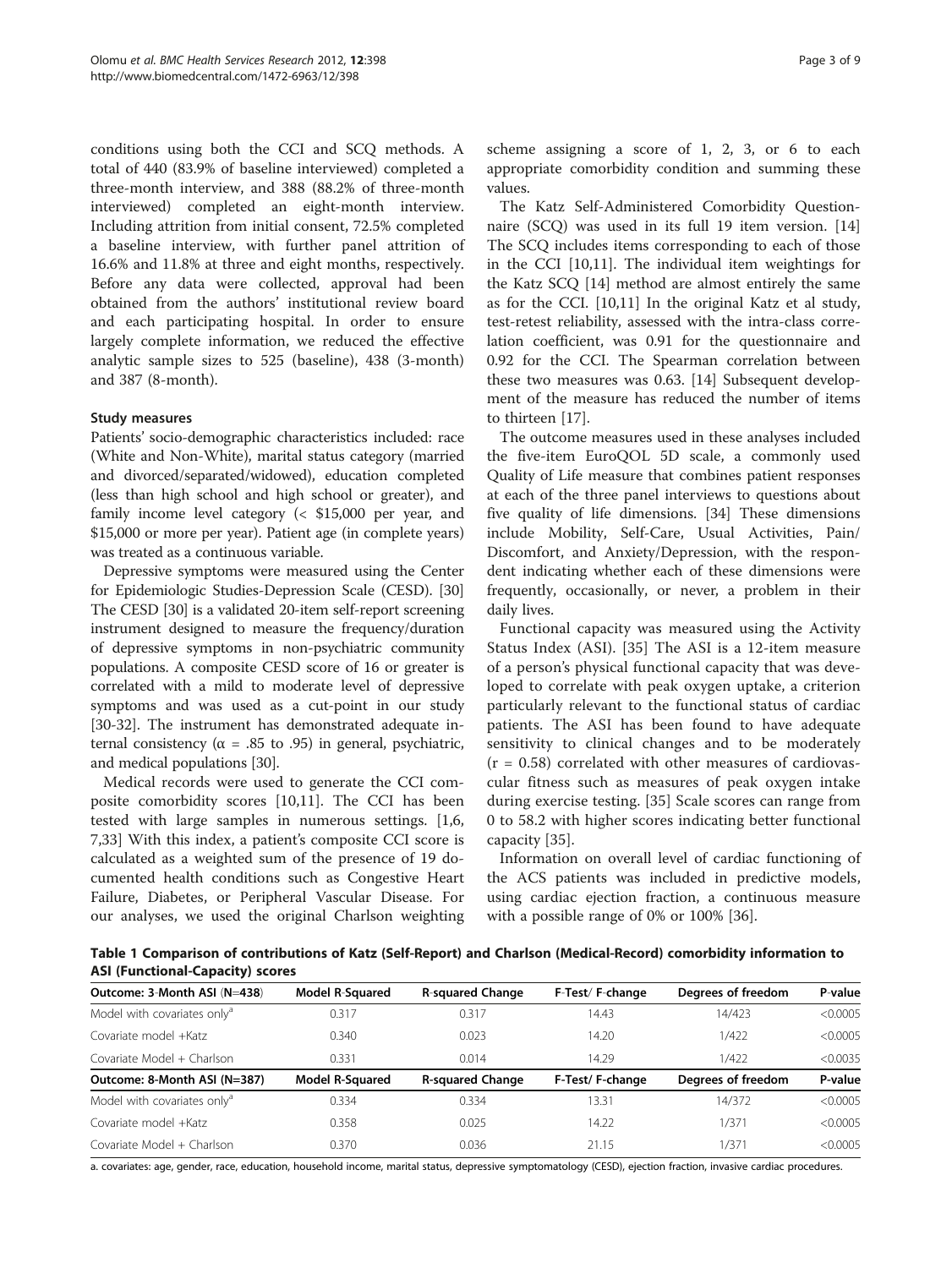| Outcome: 3-Month EQD-5 (N=438)          | Model R-Squared | <b>R-squared Change</b> | F-Test/F-change  | Degrees of freedom | P-value  |
|-----------------------------------------|-----------------|-------------------------|------------------|--------------------|----------|
| Model with covariates only <sup>a</sup> | 0.259           | 0.259                   | 10.56            | 14/423             | < 0.0005 |
| Covariate model +Katz                   | 0.288           | 0.029                   | 17.27            | 1/422              | < 0.0005 |
| Covariate Model + Charlson              | 0.262           | 0.003                   | 1.64             | 1/422              | >0.201   |
| Outcome: 8-Month EQD-5 (N=387)          | Model R-Squared | <b>R-squared Change</b> | F-Test/ F-change | Degrees of freedom | P-value  |
| Model with covariates only <sup>a</sup> | 0.240           | 0.240                   | 8.40             | 14/372             | < 0.0005 |
| Covariate model +Katz                   | 0.265           | 0.025                   | 12.52            | 1/371              | < 0.0005 |
| Covariate Model + Charlson              | 0.245           | 0.005                   | 2.28             | 1/371              | >0.132   |

<span id="page-3-0"></span>Table 2 Comparison of contributions of Katz (Self-Report) and Charlson (Medical-Record) comorbidity information to EQD-5 (Quality-of-Life) scores

a. covariates: age, gender, race, education, household income, marital status, depressive symptomatology (CESD), ejection fraction, invasive cardiac procedures.

#### Data analyses

Sample descriptive statistics, including frequencies, percentages, means and standard deviations were calculated to summarize the socio-demographic and health status characteristics of the patients. Mean scores for the EQ5D and the ASI were calculated for the analytic samples including (1) all cases with available information, and (2) the subset with complete information at all three interview times, to gauge the effects of attrition on mean changes over time.

## Table 3 Demographic & clinical characteristics of patients at baseline ( $n = 525$ )

| Variable                                                        | N   |                        |
|-----------------------------------------------------------------|-----|------------------------|
| Age at admission                                                | 525 | $M = 59.73$ (SD 12.00) |
| Gender                                                          | 525 |                        |
| Male                                                            |     | <b>334</b> (63.6%)     |
| Female                                                          |     | 191 (36.4%)            |
| <b>White/Non-White Race</b>                                     | 525 |                        |
| White                                                           |     | 443 (84.4%)            |
| Non-White/Multiracial/Other                                     |     | 82 (15.6%)             |
| <b>Current Marital Status</b>                                   | 525 |                        |
| Married                                                         |     | 350 (66.7%)            |
| Divorced/Separated/Widowed                                      |     | 174 (33.1%)            |
| Work for Pay of Profit?                                         | 524 |                        |
| Yes                                                             |     | 226 (43.0%)            |
| No                                                              |     | 298 (56.8%)            |
| <b>Completed Education</b>                                      | 521 |                        |
| Less than High School                                           |     | 99 (18.9%)             |
| High school diploma or higher                                   |     | 426 (81.8%)            |
| <b>Family Income</b>                                            | 467 |                        |
| Less than \$15,000 per year                                     |     | 113 (25.0%)            |
| \$15,000 or more per year                                       |     | 354 (75.8%)            |
| <b>Activity Status Index</b> <sup>26</sup> (scale $0 - 54.55$ ) | 525 | $M = 29.56$ (SD 17.21) |
| <b>CESD Depression</b> <sup>27</sup> (scale $0 - 60$ )          | 524 | $M=13.56$ (SD 10.48)   |
| EuroOol 5D                                                      |     | See Table 4            |
| <b>Ejection Fraction</b>                                        | 452 | $M = 50.19$ (SD 12.93) |

To assess the extent to which there are differences in the ability of the survey-based SCQ [[14\]](#page-7-0) and the medical-record-based CCI [\[10\]](#page-7-0) to predict physical functional capacity (ASI scores) [[35\]](#page-7-0) and quality of life (EQ5D scores) [\[34](#page-7-0)], linear regression models were used two times: with 3-month, and 8-month ASI and EQ5D outcomes. The initial full models with either ASI scores or EQ5D scores as outcome variables include the following set of covariates/predictor variables: time of interview, age at MI, education, income, gender, race, marital status, depression, ejection fraction at hospitalization, and performance of interventions [percutaneous coronary intervention (PCI) and coronary artery bypass graft (CABG)].

In addition, these models were run twice, either including the SCQ or CCI as independent predictors. A backward stepwise regression approach was employed to eliminate all independent variables, for which the incremental F-test was not significant ( $p > 0.05$ ) in both models. Comparison of contributions of SCQ and CCI comorbidity information to ASI scores (Table [1\)](#page-2-0) and EQD-5 scores (Table 2) at 3-months and 8-months postdischarge were determined. All data analysis was carried out using the Stata 10.1 software [\[37\]](#page-7-0).

## Results

The patient sample was typical of patients hospitalized for ACS (See Table 3).

Changes of EQ5D and ASI over time are shown in Table [4.](#page-4-0) Results showed no changes in the mean quality of life (EQ5D) scores (F = 0.79,  $p < 0.455$ ) and a decrement in functional capacity (ASI) from pre-hospitalization to three months after hospital discharge, with a small recovery between the 2<sup>nd</sup> and 3<sup>rd</sup> interview five months later  $(F = 8.22, p < 0.001).$ 

Results from the linear regression models comparing the contributions of SCQ and CCI comorbidity information to ASI scores and EQ5D scores at 3-month and 8-month after hospitalization are shown in Tables [1](#page-2-0) and 2.

Results revealed that both the SCQ and CCI predicted ASI (functional capacity) at 3-months and 8-months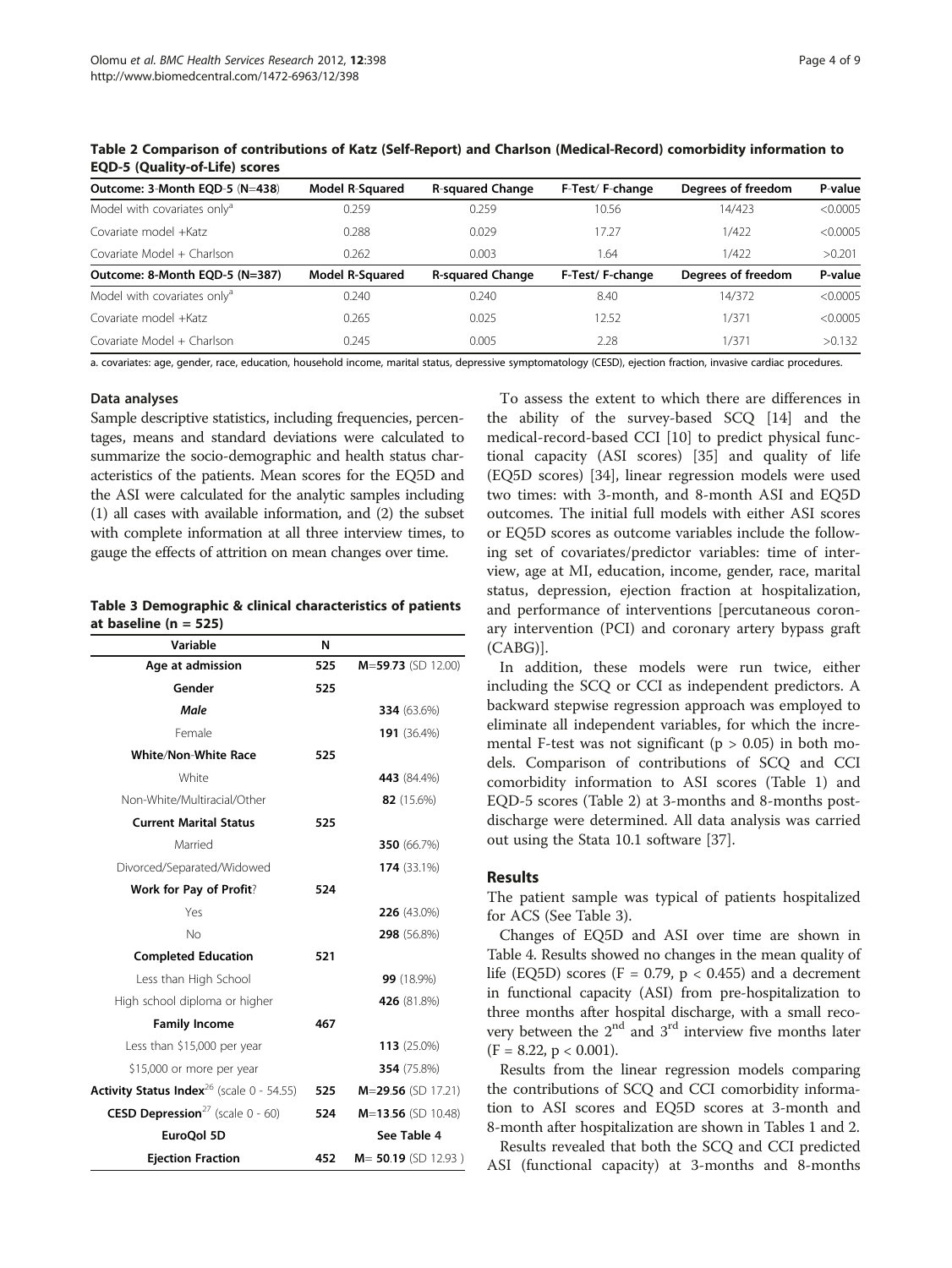| $(A)$ EQ5D:<br>Time: | EO5D<br>(including all cases) |          |     | EO5D<br>(completers of all interviews) |          |     |
|----------------------|-------------------------------|----------|-----|----------------------------------------|----------|-----|
|                      | Mean                          | St. Dev. | N   | Mean                                   | St. Dev. | N   |
| Baseline Interview   | 0.749                         | 0.262    | 515 | 0.760                                  | 0.257    | 381 |
| 3-month Interview    | 0.753                         | 0.271    | 439 | 0.768                                  | 0.259    | 387 |
| 8-month Interview    | 0.767                         | 0.265    | 388 | 0.767                                  | 0.265    | 388 |
|                      |                               |          |     | $F=0.79$ , $p<0.455$                   |          |     |

## <span id="page-4-0"></span>Table 4 Mean EQ5D (Quality of Life) and ASI (Physical Functioning) scores over time

| $(B)$ ASI:         |                       |                        |     |                                |            |     |
|--------------------|-----------------------|------------------------|-----|--------------------------------|------------|-----|
| Time:              |                       | ASI                    |     |                                | <b>ASI</b> |     |
|                    | (including all cases) |                        |     | (completers of all interviews) |            |     |
|                    | Mean                  | St. Dev.               | N   | Mean                           | St. Dev.   | N   |
| Baseline Interview | 29.55                 | 17.20                  | 525 | 30.46                          | 16.78      | 388 |
| 3-month Interview  | 25.04                 | 17.15                  | 439 | 25.56                          | 17.01      | 387 |
| 8-month Interview  | 26.87                 | 17.74                  | 388 | 26.87                          | 17.74      | 388 |
|                    |                       | $F=0.8.22$ , $p<0.001$ |     |                                |            |     |

after hospitalization for ACS. The SCQ predicted ASI slightly better at 3-months ( $\mathbb{R}^2$  = 0.340; p < 0.0005 vs.  $R^2$  = 0.331; p < 0.0035) compared to the CCI. However, the CCI predicted slightly better at the 8-month ( $\mathbb{R}^2$  = 0.370; p < 0.0005 vs.  $R^2 = 0.358$ ; p < 0.0005) follow up (See Table [1\)](#page-2-0). It is important to note that the CCI did not predict the quality of life (EQD5 scores) at 3-months  $(R^{2} = 0.262$ ; p > 0.201), or at 8-months  $(R^{2} = 0.245;$  p > 0.132) follow-up after ACS. However, the self-report SCQ significantly predicted the EQD5 scores at 3-months  $(R^2 = 0.288; p < 0.0005)$  and 8-months  $(R^{2} = 0.265; p < 0.0005)$  follow up (see Table [2\)](#page-3-0). CESD was associated with EQ5D in all analyses with ASI scores as the dependent variable in the regression model with the SCQ measure included, after adjusting for all socio-demographic and other covariates, ASI scores decline steeply after hospitalization  $(-2.14, p = 0.000)$ but did not differ significantly between three-months and eight months, suggesting early and stable recovery in functional capacity. Figure [1](#page-5-0) graphically depicts these comparative relationships for the two comorbidity measures on both ASI and EQ5D at baseline (lightest lines at bottom) as well at three and eight months after hospital discharge.

Covariates including race, education, marital status, ejection fraction category, and invasive procedure were consistently non-significant influences on both study outcomes when including either SCQ or CCI comorbidity measures. Several sample subgroups including those with higher age, females, and subjects with lower family income levels reported significantly lower levels of functional capacity and quality of life during panel interviews when these terms were included in models with both comorbidity methods.

In summary, the SCQ self-report method was an overall equivalent predictor of both the post hospitalization EQ5D (quality of life) and the ASI (functional capacity) scores compared to the CCI. For both regression models, the incremental and overall R-squared values, albeit fairly low, were slightly higher with the inclusion of the SCQ as predictor instead of the CCI. Similar to at least two earlier studies, [\[38,39](#page-7-0)] our fairly low R-squared values may represent the many factors likely impacting the functional capacity and quality of life outcomes for such patients after an acute ACS hospitalization.

## Discussion

In comparing performance of the SCQ and CCI, we found the CCI did not predict the quality of life EQD5 scores after ACS. The CCI was not significantly associated with the EQ5D scores at three months and at eight months after hospitalization for ACS. The SCQ, however, more significantly predicted the EQD5 scores at three-months, and at eight months follow-up. However, CCI is almost as predictive as the SCQ for ASI functional capacity scores at three and eight months, and performing more significantly in predicting quality of life at eight-month follow-up.

Our findings are particularly important because our follow-up period allowed longer post-discharge assessment of functional capacity and quality of life at intervals longer than 30-day mortality, as is most often the case when administrative data are used [\[9,40,41\]](#page-7-0). As we reported previously, patients reported more of certain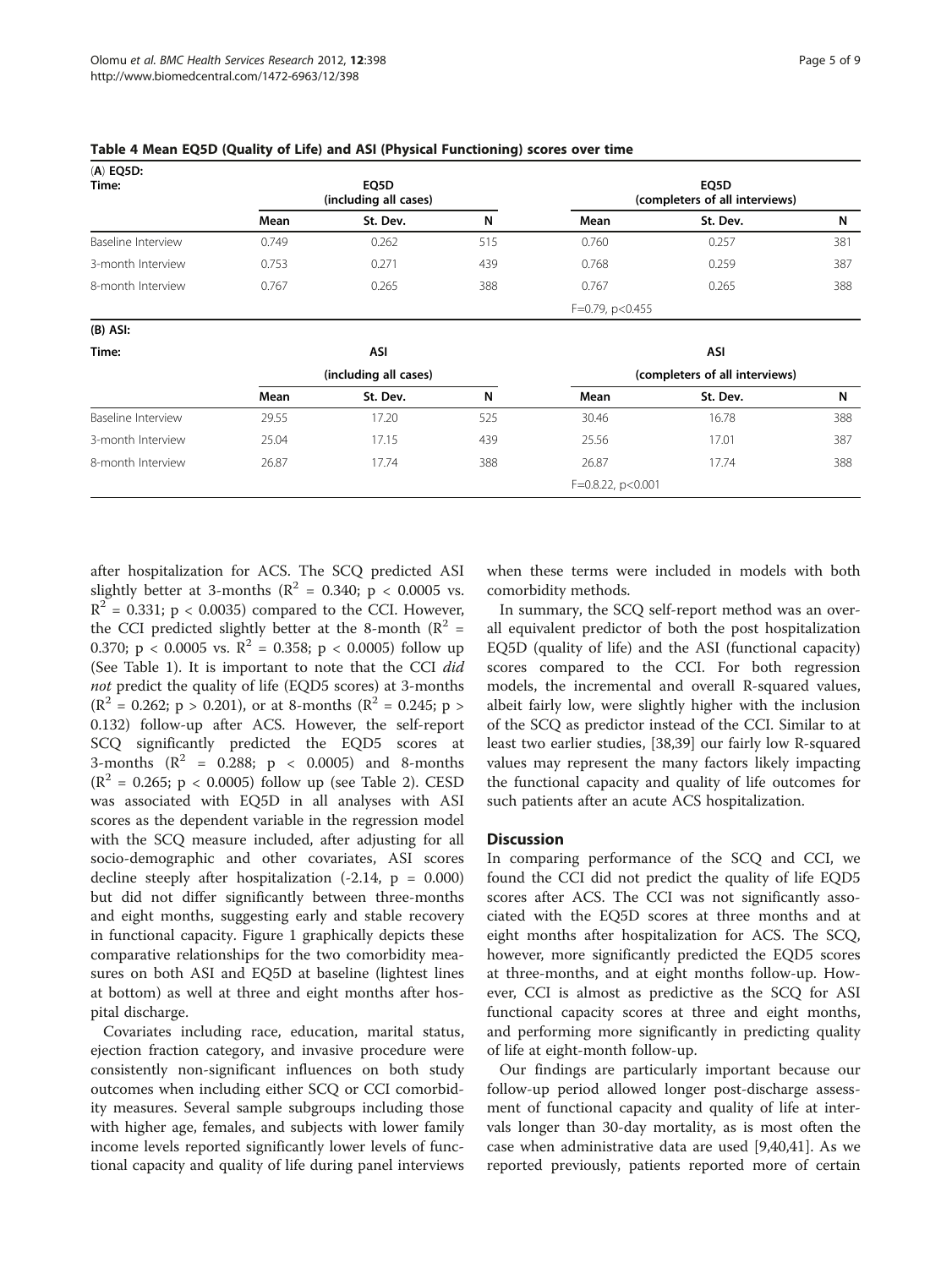<span id="page-5-0"></span>

comorbidities using the self-report instrument compared with the medical record [[42\]](#page-8-0).

Our results indicate that having additional co-morbidities, as self-reported by patients are relatively strong predictors of quality of life (EQ5D scores); and functional capacity (ASI scores). On average, our analysis revealed that they decline by  $-0.02$  ( $p < 0.001$ ); and  $-2.00$ (p< 0.001) for each unit increase in the self reports CCI (Katz scores) for the EQ5D and ASI respectively. Similarly, Motl et al [\[23\]](#page-7-0) found statistically significant inverse associations between the number of self-reported cardiovascular comorbidities and objectively measured and self-reported physical activity. Their study revealed that physical activity levels in persons with muscular sclerosis were associated with the number of self-reported cardiovascular comorbidities, independent of disability status,

and other possible cofounding influences. In another smaller study, Bayliss et al [[2\]](#page-7-0) found that for certain quality of life assessments, self-reported comorbidity data may provide a more accurate estimate of comorbidity than existing medical record reporting sources. Susser et al [\[19](#page-7-0)] compared the predictive validity of self report and administrative CCI using subsequent health services utilization rates and functional decline as outcomes. In contrast to our finding, they found that agreement between self-report and administrative comorbidity data was only poor to fair but both have comparative levels of predictive validity.

Our study also found that higher depressive symptom levels (CESD scores; -0.011, p < 0.001; -0.411, p < 0.001) were significantly associated with both patients' quality of life and functional capacity. More depressed patients in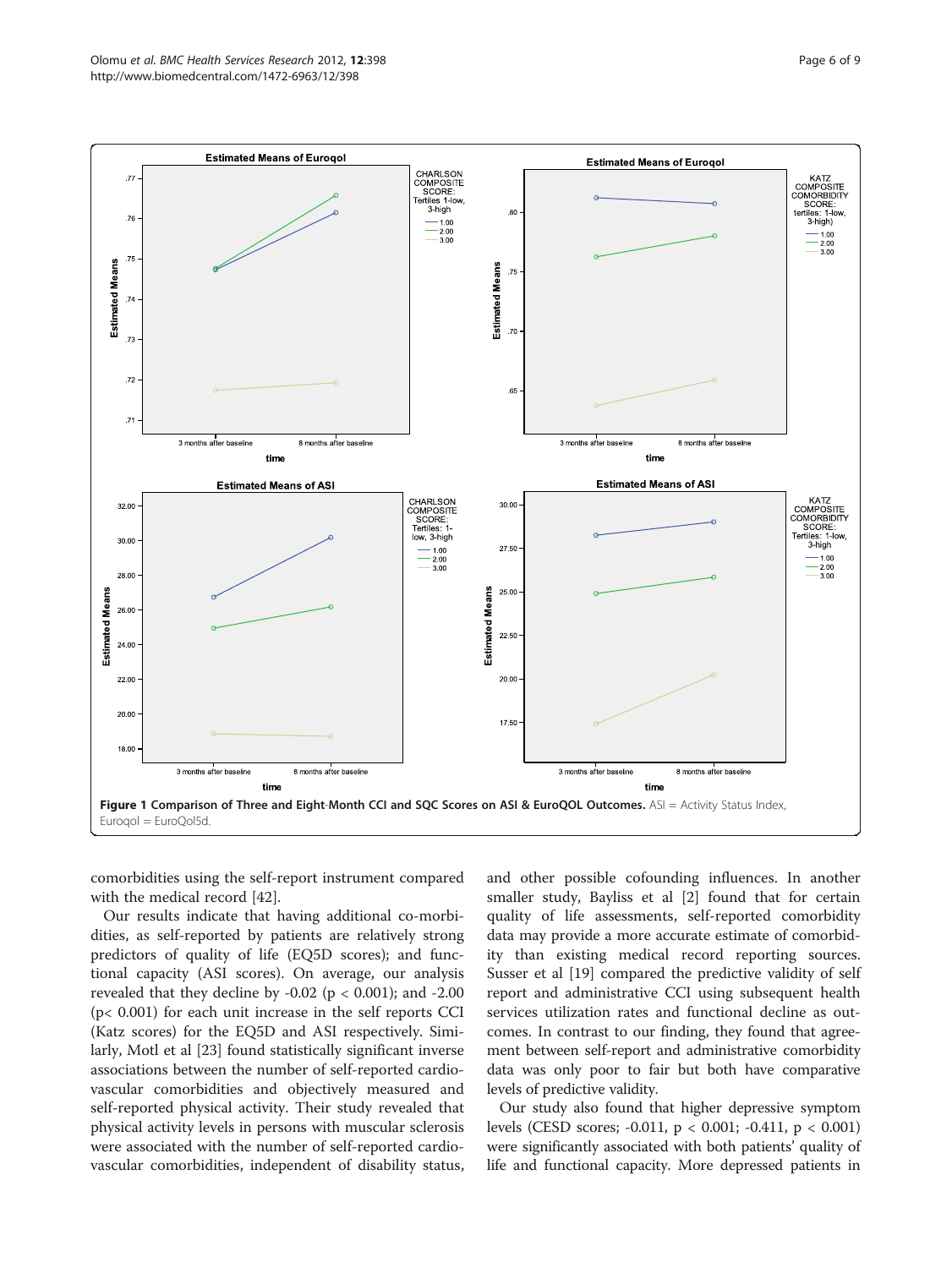our sample consistently had lower levels of quality of life and functional capacity after a hospitalization for ACS.

In our multivariate models, certain factors such as age, gender, family income and CESD were significantly associated with the Charlson CCI and self report SCQ in predicting functional capacity. The self-report comorbidity measure more significantly predicted QOL during the eight-month study window.

Male ACS patients generally demonstrated higher QOL and functional capacity levels after discharge. In addition, patients with higher family incomes (> \$40,000) did seem to experience both a higher quality of life and level of functional capacity. For future studies, these patterns suggest that research interventions and analyses will need to be effectively targeted to capture differential influences of these factors on many health outcomes.

Katz and colleagues have continued to develop and validate the SCQ in populations of general surgical patients in hospital settings [[17](#page-7-0)]. In addition, a German version of the SCQ, the SCQ-D has recently been developed [\[21](#page-7-0)]. The comorbidity measured by the SCQ-D proved to be a valid predictor of the hospitalization and the treatment outcome [\[21](#page-7-0)].

There are several limitations of this study. First, the majority of these post discharge data came from a sample of hospitalized patients with ACS from specific community hospitals in the Midwest. Second, the use of hospital medical records may have limited our ability to capture all the patients' documented conditions as this is affected by the quality of documentation. Wording differences between self-report source (i.e. before your hospitalization) and medical record source (designed to capture both current and past conditions) items may account for some of our observed differences.

## Conclusions

Our results show that the self-report SCQ index is a generally an equivalent predictor of quality of life health outcomes when compared to a CCI score generated from medical records data with both predicting physical functioning similarly. This suggests that patient selfreported comorbidity data can be used for predicting functional capacity and quality of life health outcomes and may serve as a reliable measure for risk adjustment. Since self-report comorbidity data are often more complete than CCI scores based on medical records and can easily be collected from patients in a short survey, they may provide a more cost-effective alternative method for risk adjustment in clinical research, health policy and organizational improvement analyses.

Our results are important in the context of increased use of electronic health records (EHR) and increased use of electronic records data mining. Problem associated

with use of administrative data for clinical purposes, including comorbidity measurement are well known. To the extent that administrative EHR data become a source of data to support both clinical and evaluative purposes, they may continue to suffer from problems of accuracy and completeness.

Patient recall of past comorbid conditions in the encounter under time pressure may also be incomplete or inaccurate. In addition, providers frequently use technical language that patients do not understand when inquiring about comorbid conditions. However, with the increased availability of patient portals in EHR systems, our findings suggest that meaningful portal prompts using plain language for patients to directly enter historical or current changes in their comorbid conditions may enable providers and researchers to improve their prediction of longer-term patient outcomes for risk adjustment. Merging the results of such new patient portal surveys with the reports of illnesses in the EHR in real time should support improved patient care and support chronic disease management.

#### Abbreviations

ACS: Acute coronary syndrome; AMI: Acute myocardial infarction; CCI: Charlson comorbidity index; SCQ: Self-administered comorbidity questionnaire; QOL: Quality of life; CESD: Center for epidemiologic studiesdepression scale; ASI: Activity status index.

#### Competing interests

The authors declare that they have no competing interests.

#### Authors' contributions

AO; conception and design, drafting and revising of manuscript. WC; design, revising manuscript. MS design, analysis, and interpretation of data, revising manuscript. YX; design and revising of manuscript. MH-R conception and design, revising manuscript. All authors read and approved the final manuscript.

#### Authors' information

AO; MD, MS, FACP; Associate Professor of Medicine, Health Services and Outcomes Researcher, College of Human Medicine, Michigan State University, East Lansing MI. WC; PhD, RN,, Research Specialist, Institute for Health Care Studies, College of Human Medicine, Michigan State University, East Lansing MI. MS; PhD, Professor of Statistics, Health Services Research, College of Nursing, Michigan State University, East Lansing, Michigan. YX; PhD, Biostatistician, PharmNet/i3, 5572 Star Flower Dr., Haslett, MI. MH-R; PhD, Professor of Health Services Research, Center for Ethics and Humanities, College of Human Medicine, Michigan State University, East Lansing MI

#### Acknowledgments

Special thanks to David Rovner, MD, for critical review of data analyses/ interpretation and for reviewing the manuscript. We acknowledge Jinie Shirey for her clerical assistance.

This study was supported in part by an AHRQ RO1 grant (HS10531), " Translating Research: Patient Decision Support/Coaching" (Dr. Margaret Holmes-Rovner, Principal Investigator AND Minority Supplementary Award 3 RO1 HS 10531-0251 from AHRQ (Adesuwa Olomu, Minority Investigator).

#### Author details

<sup>1</sup>College of Human Medicine, Clinical Center Building, Michigan State University, 788 Service Road, Room B329, East Lansing, MI 48824, USA. <sup>2</sup>College of Human Medicine, Institute for Health Care Studies, Michigan State University, 965 Fee Road, Room A134, East Lansing, MI 48824, USA. <sup>3</sup>College of Nursing, Michigan State University, 424A West Fee Hall, East Lansing, MI 48824, USA. <sup>4</sup>PharmNet/i3, 5572 Star Flower Dr, Haslett, MI 48840,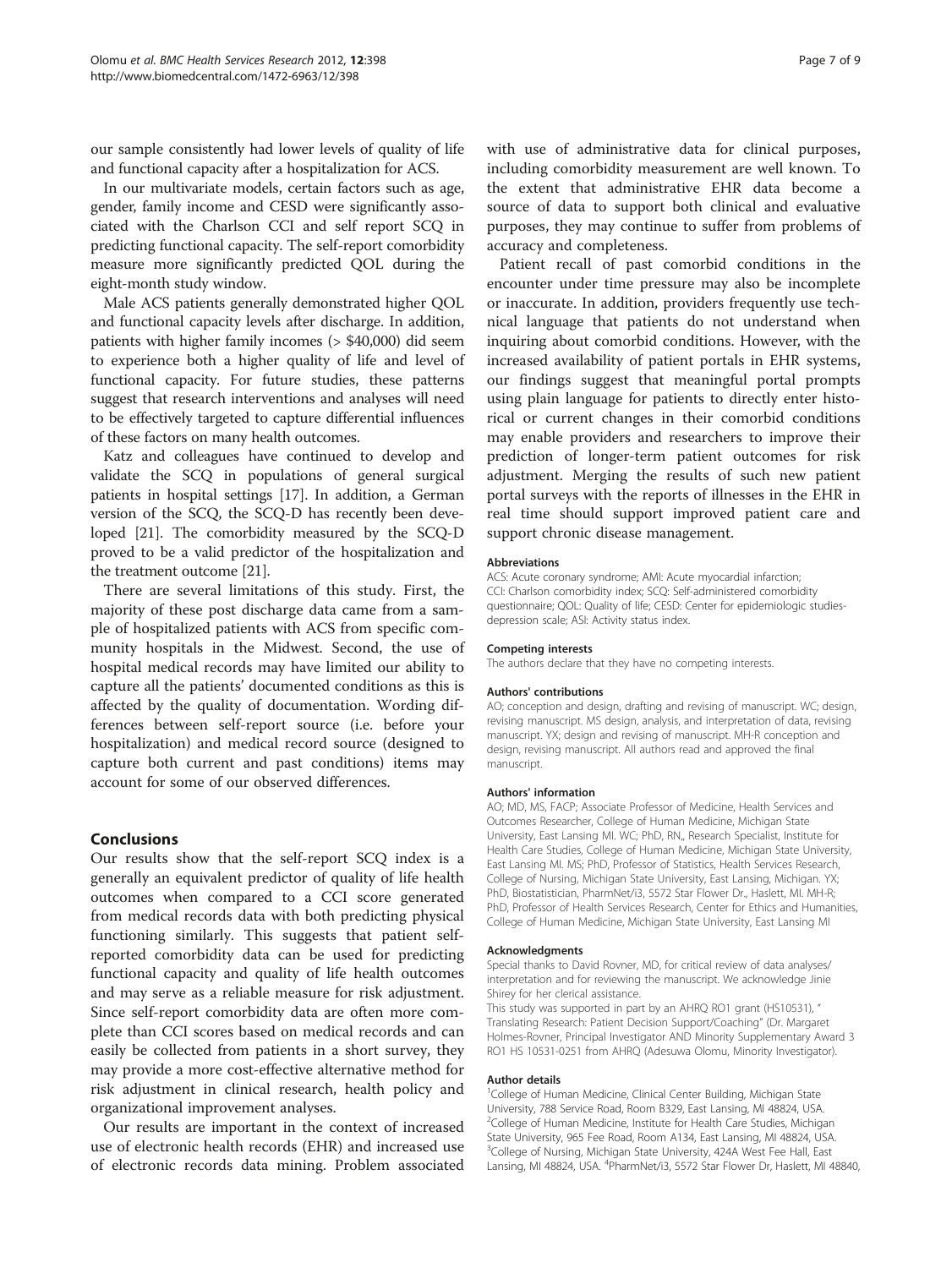<span id="page-7-0"></span>USA. <sup>5</sup>Health Services Research, Michigan State University, C203 E. Fee Hall, East Lansing, MI 48824, USA.

Received: 20 June 2012 Accepted: 23 October 2012 Published: 14 November 2012

#### References

- Tuominen U, Blom M, Hirvonen J, Seitsalo S, Lehto M, Paavolainen P, Hietanieni K, Rissanen P, Sintonen H: The effect of co-morbidities on health-related quality of life in patients placed on the waiting list for total joint replacement. Health Qual Life Outcomes 2007, 5:16.
- 2. Bayliss EA, Ellis JL, Steiner JF: Subjective assessments of comorbidity correlate with quality of life health outcomes: initial validation of a comorbidity assessment instrument. Health Qual Life Outcomes 2005, 3:51.
- 3. Lawrence WF, Fryback DG, Martin PA, Klein R, Klein BE: Health status and hypertension: a population-based study. J Clin Epidemiol 1996, 49(11):1239–1245.
- 4. Olomu AB, Corser WD, Holmes-Rovner MM: Self-report Comorbidity data and functional outcomes in acute coronary syndrome patients. Published Abstract in National Annual SGIM Meeting; New Orleans, LA. J Gen Intern Med 2005, 20(Suppl. 1):72.
- Lash TL, Mor V, Wieland D, Ferrucci L, Satariano W, Silliman RA: Methodology, design, and analytic techniques to address measurement of comorbid disease. J Gerontol A Biol Sci Med Sci 2007, 62(3):281–285.
- 6. Miskulin DC, Athienites NV, Yan G, Martin AA, Ornt DB, Kusek JW, Meyer KB, Levey AS: Comorbidity assessment using the index of coexistent diseases in a multicenter clinical trial. Kidney Int 2001, 60(4):1498–1510.
- 7. Stier DM, Greenfield S, Lubeck DP, Dukes KA, Flanders SC, Henning JM, Weir J, Kaplan SH: Quantifying comorbidity in a disease-specific cohort: adaptation of the total illness burden index to prostate cancer. Urology 1999, 54(3):424–429.
- 8. Imamura K, McKinnon M, Middleton R, Black N: Reliability of a comorbidity measure: the Index of Co-Existent Disease (ICED). J Clin Epidemiol 1997, 50(9):1011–1016.
- Gijsen R, Hoeymans N, Schellevis FG, Ruwaard D, Satariano WA, van den Bos GA: Causes and consequences of comorbidity: a review. J Clin Epidemiol 2001, 54(7):661–674.
- 10. Charlson ME, Pompei P, Ales KL, MacKenzie CR: A new method of classifying prognostic comorbidity in longitudinal studies: development and validation. J Chronic Dis 1987, 40(5):373-383.
- 11. Charlson M, Szatrowski TP, Peterson J, Gold J: Validation of a combined comorbidity index. J Clin Epidemiol 1994, 47(11):1245–1251.
- 12. Deyo RA, Cherkin DC, Ciol MA: Adapting a clinical comorbidity index for use with ICD-9-CM administrative databases. J Clin Epidemiol 1992, 45(6):613–619.
- 13. Tobacman JK: Assessment of comorbidity: a review. Clin Perform Oual Health Care 1994, 2(1):23–32.
- 14. Katz JN, Chang LC, Sangha O, Fossel AH, Bates DW: Can comorbidity be measured by questionnaire rather than medical record review? Med Care 1996, 34(1):73–84.
- 15. Skinner KM, Miller DR, Lincoln E, Lee A, Kazis LE: Concordance between respondent self-reports and medical records for chronic conditions: experience from the Veterans Health Study. J Ambul Care Manage 2005, 28(2):102–110.
- 16. Tisnado DM, Adams JL, Liu H, Damberg CL, Chen WP, Hu FA, Carlisle DM, Mangione CM, Kahn KL: What is the concordance between the medical record and patient self-report as data sources for ambulatory care? Med Care 2006, 44(2):132–140.
- 17. Sangha O, Stucki G, Liang MH, Fossel AH, Katz JN: The selfadministered comorbidity questionnaire: a new method to assess comorbidity for clinical and health services research. Arthritis Rheum 2003, 49(2):156–163.
- 18. Byles JE, D'Este C, Parkinson L, O'Connell R, Treloar C: Single index of multimorbidity did not predict multiple outcomes. J Clin Epidemiol 2005, 58(10):997–1005.
- 19. Susser SR, McCusker J, Belzile E: Comorbidity information in older patients at an emergency visit: self-report vs. administrative data

had poor agreement but similar predictive validity. J Clin Epidemiol 2008, 61(5):511–515.

- 20. Horton M, Rudick RA, Hara-Cleaver C, Marrie RA: Validation of a selfreport comorbidity questionnaire for multiple sclerosis. Neuroepidemiology 2010, 35(2):83–90.
- 21. Streibelt M, Schmidt C, Brunger M, Spyra K: Comorbidity from the patient perspective - does it work? validity of a questionnaire on self-estimation of comorbidity (SCQ-D). Orthopade 2012, 41(4):303-310.
- 22. Mechanic D: The experience and reporting of common physical complaints. J Health Soc Behav 1980, 21(2):146-155.
- 23. Motl RW, Fernhall B, McAuley E, Cutter G: Physical activity and selfreported cardiovascular comorbidities in persons with multiple sclerosis: evidence from a cross-sectional analysis. Neuroepidemiology 2011, 36(3):183–191.
- 24. Linet MS, Harlow SD, McLaughlin JK, McCaffrey LD: A comparison of interview data and medical records for previous medical conditions and surgery. J Clin Epidemiol 1989, 42(12):1207-1213.
- 25. Colditz GA, Martin P, Stampfer MJ, Willett WC, Sampson L, Rosner B, Hennekens CH, Speizer FE: Validation of questionnaire information on risk factors and disease outcomes in a prospective cohort study of women. Am J Epidemiol 1986, 123(5):894–900.
- 26. Fiest KM, Currie SR, Williams JV, Wang J: Chronic conditions and major depression in community-dwelling older adults. J Affect Disord 2011, 131(1–3):172–178.
- 27. Greenfield S, Sullivan L, Dukes KA, Silliman R, D'Agostino R, Kaplan SH: Development and testing of a new measure of case mix for use in office practice. Med Care 1995, 33(4 Suppl):AS47–AS55.
- 28. Silliman RA, Lash TL: Comparison of interview-based and medical-record based indices of comorbidity among breast cancer patients. Med Care 1999, 37(4):339–349.
- 29. Holmes-Rovner M, Stommel M, Corser WD, Olomu A, Holtrop JS, Siddiqi A, Dunn SL: Does outpatient telephone coaching add to hospital quality improvement following hospitalization for acute coronary syndrome? J Gen Intern Med 2008, 23(9):1464–1470.
- 30. Devins G: Center for epidemiologic studies depression scale. Test Crit 1985, 2:144–160.
- 31. Thomas JL, Jones GN, Scarinci IC, Mehan DJ, Brantley PJ: The utility of the CES-D as a depression screening measure among low-income women attending primary care clinics. The center for epidemiologic studies-depression. Int J Psychiatry Med 2001, 31(1):25-40.
- 32. Radloff L: The CES-D scale: a self-report depression scale for research in the general population. Appl Psychol Measurement 1997, 1:385-401.
- 33. Roos LL, Stranc L, James RC, Li J: Complications, comorbidities, and mortality: improving classification and prediction. Health Serv Res 1997, 32(2):229–238. discussion 239-242.
- 34. Kind P, Dolan P, Gudex C, Williams A: Variations in population health status: results from a United Kingdom national questionnaire survey. BMJ 1998, 316(7133):736–741.
- 35. Hlatky MA, Boineau RE, Higginbotham MB, Lee KL, Mark DB, Califf RM, Cobb FR, Pryor DB: A brief self-administered questionnaire to determine functional capacity (the Duke Activity Status Index). Am J Cardiol 1989, 64(10):651–654.
- 36. Gula LJ, Klein GJ, Hellkamp AS, Massel D, Krahn AD, Skanes AC, Yee R, Anderson J, Johnson GW, Poole JE, et al: Ejection fraction assessment and survival: an analysis of the sudden cardiac death in heart failure trial (SCD-HeFT). Am Heart J 2008, 156(6):1196–1200.
- 37. StataCorp: Stata statistical software. In College station. Edited by 10 R. Tx: StataCorp LP; 2007.
- 38. Selim AJ, Fincke G, Ren XS, Lee A, Rogers WH, Miller DR, Skinner KM, Linzer M, Kazis LE: Comorbidity assessments based on patient report: results from the Veterans Health Study. J Ambul Care Manage 2004, 27(3):281–295.
- 39. Groll DL, To T, Bombardier C, Wright JG: The development of a comorbidity index with physical function as the outcome. J Clin Epidemiol 2005, 58(6):595-602.
- 40. Cleves MA, Sanchez N, Draheim M: Evaluation of two competing methods for calculating Charlson's comorbidity index when analyzing short-term mortality using administrative data. J Clin Epidemiol 1997, 50(8):903–908.
- 41. Greenfield S, Apolone G, McNeil BJ, Cleary PD: The importance of co-existent disease in the occurrence of postoperative complications